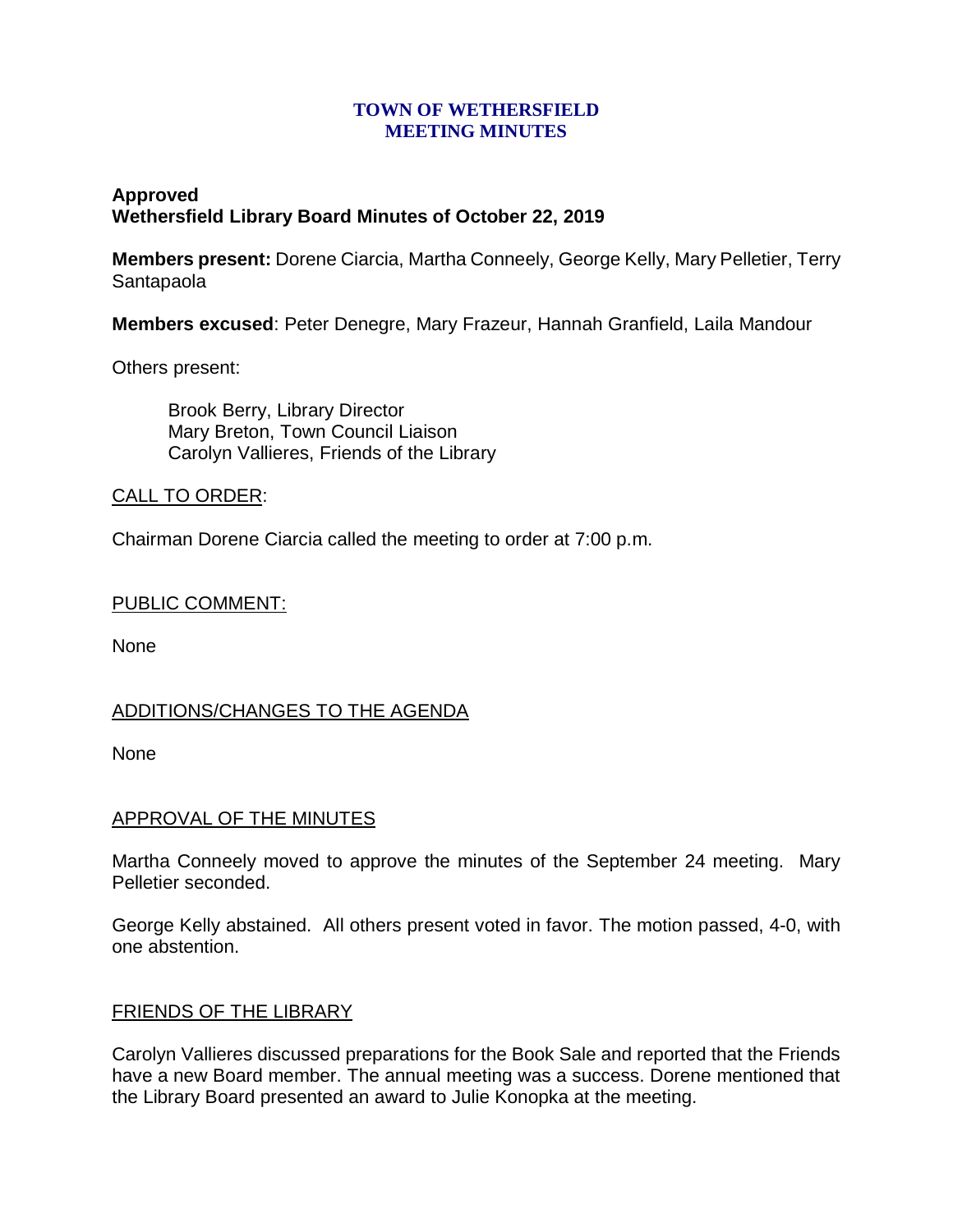#### TOWN COUNCIL LIAISON REPORT

Mary Breton discussed recent Council actions, including a new blight ordinance and the acceptance of several grants. Dorene Ciarcia thanked Mary, who is not running for reelection, for her advocacy on behalf of the Library.

#### LIBRARY BOARD CHAIRMAN'S REPORT

Brook and several Board members attended the Town Council meeting where an award was presented to Kim Bobin in recognition of her ten years of work with the Time to Talk Program.

Dorene remarked on the importance of the Friends' Book Sale and encouraged Board members to attend.

### LIBRARY DIRECTOR'S REPORT

Brook met recently with the patron who had complained about some of the video games available on the computers in the Children's Section, and updated him on steps taken.

Brook discussed the need for fiduciary insurance coverage to supplement the directors and officers policy for Library Board members.

The recent change in the state law on plastic bags has resulted in certain changes to the Library's practices.

Brook will meet soon with Gary Evans and the Town's attorney concerning the revision of Library Policies.

Staff is working to finalize the statistical report fo the State Library, and fall programming is underway.

#### FINANCE COMMITTEE REPORT

The Finance Committee met recently with Andrew Salak of FIA to review Library finances. Brook reviewed the monthly financial report. The Library was informed recently of a generous bequest from the estate of a former resident and member of the Friends of the Library.

#### ADJOURNMENT

Martha Conneely moved to adjourn. Mary Pelletier seconded.

All present voted in favor. The motion passed, 5-0.